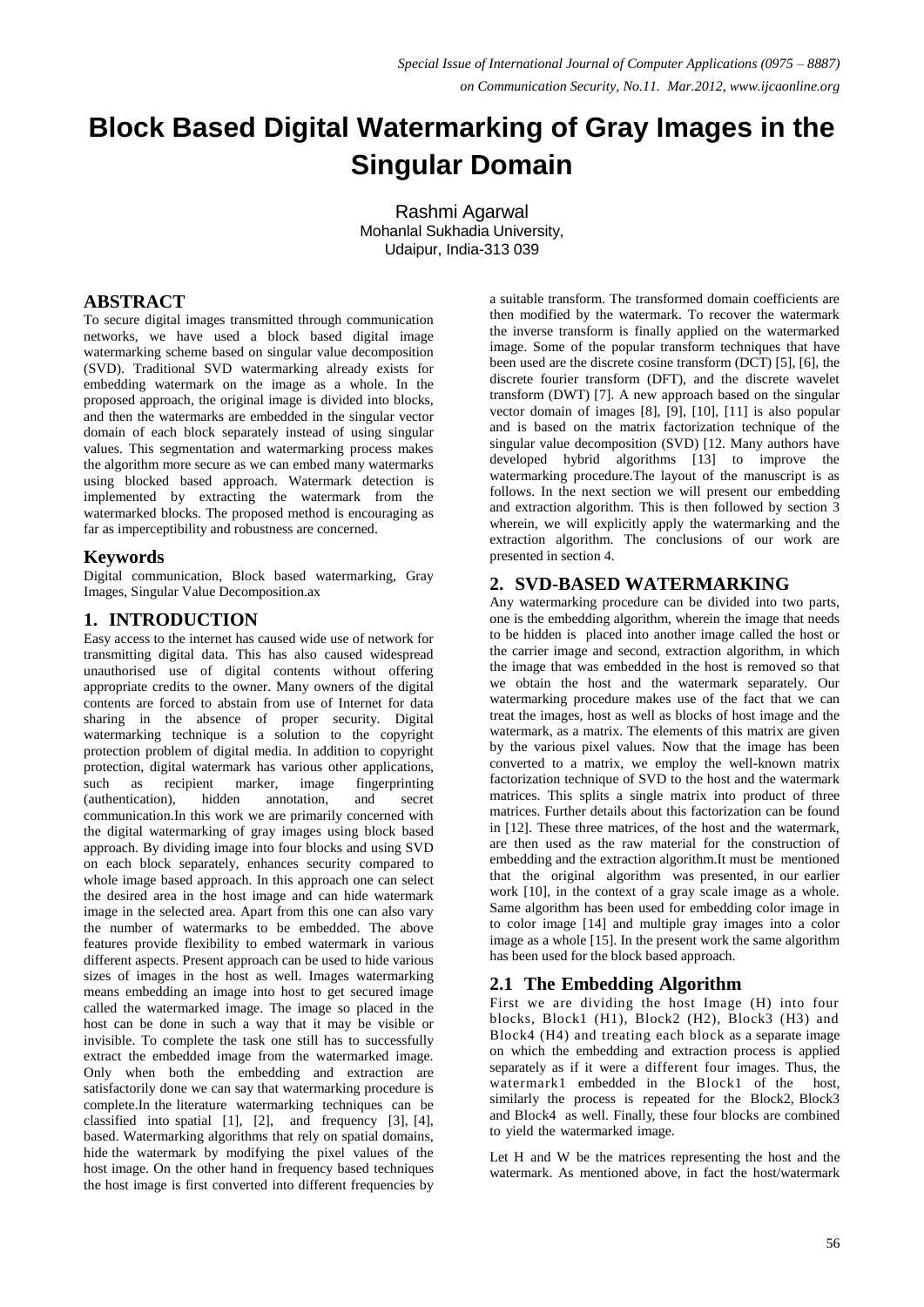image is divided into four blocks H1, H2, H3 and H4. The embedding algorithm is presented for Block1. As a first step, we compute the SVD of host

$$
H_1 = U_H D_H V_{H}^T = A_H V_{H}^T
$$
 (1)

and the watermark image

$$
W_1 = U_{W1} D_{W1} V^T_{W1} = A_{W1} V_{W1}^T
$$
 (2)

Where  $A_{H/W} = U_{H/W}$   $D_{H/W}$  are also called the principal components in the language of principal component analysis. Now, we add the scaled eigenvector  $V_{\rm w}$  of watermark to that of the original image,

$$
V = V_H + \lambda V_{HW}
$$
 (3)

Here  $\Box$  is the scaling factor. Typically,  $0 \le \Box \le 1$ , smaller the value of  $\Box$  lesser is the distortion of the host. As  $\Box \rightarrow 0$ , the approximation that V is a orthogonal matrix, i.e., V  $V^T \approx I$ gets better. This property is important in the next step for constructing the watermarked image:

$$
H_C = A_H V^T
$$
 (4)

Equations (1-4) constitute the algorithm for watermarking using SVD in eigenvector domain.

### **2.2 The Extraction Algorithm**

In the previous subsection we have shown how to embed a watermark, in the present we will explain how the watermark can be regained. Our starting point will be the watermarked matrix, H<sub>c</sub>, that has been obtained after adding the watermark. Once again let us point out that this watermarked image has four watermarks embedded in the blocks which need to be extracted. So the first step of extraction will be to divide watermarked image into four blocks (Block size is same as watermark image) and getting four blocks. In the second step, the extraction algorithm, given below, will then be applied to each individual block.

This extraction algorithm relies on the fact that we have access to  $A_H$ ,  $A_W$ ,  $V_H$  and also the value of  $\lambda$ . The recovery of the watermark is a straightforward reversal of the embedding algorithm. Multiplying both sides of Eq. (4) by  $A_H$ <sup>-1</sup> and substituting the expression of  $V^T$  from Eq. (3), it is easy to obtain  $V_w^T$ :

$$
V_{W}^{T} = \frac{A_{H}^{-1} H_{c} - V_{H}^{T}}{\lambda}
$$
 (5)

Finally, using Eq. (2), the watermark image can be constructed as,

$$
\widetilde{\mathbf{W}} = \mathbf{A}_{\mathbf{W}} \, \mathbf{V}_{\mathbf{W}}^{\mathrm{T}} \tag{6}
$$

Eq. (6), along with Eq. (5) constitutes the watermark extraction algorithm.

# **3. IMPLEMENTATION OF THE ALGORITHM**

In the present section we will give the results of the implementation of the above algorithm. As the host we take Fig. 1 (Mysail)and the watermarks are given in Fig. 2(Lena, Goldhill, Peppers and Baboon). Notice that the host image chosen is of size  $256 \times 256$  and watermarks are of size  $128 \times 128$ . For these set of images  $\lambda = 0.2$  is chosen, which gives the best result. Fig. 3 shows the watermarked image which is satisfactory. Fig. 4 shows extracted watermarks after applying extraction algorithm. For the completeness we have

obtained image difference of host image and watermark image which is shown in fig. 5. This conclusion is also borne out from the peak signal to noise ratio-root mean square error (PSNR-RMSE) values given below the various figures. Experimental result shows a highest value of RMSE and consequently the lowest PSNR value at  $\lambda = 0.2$ .



**Figure 1 (Host Image 256 × 256)**











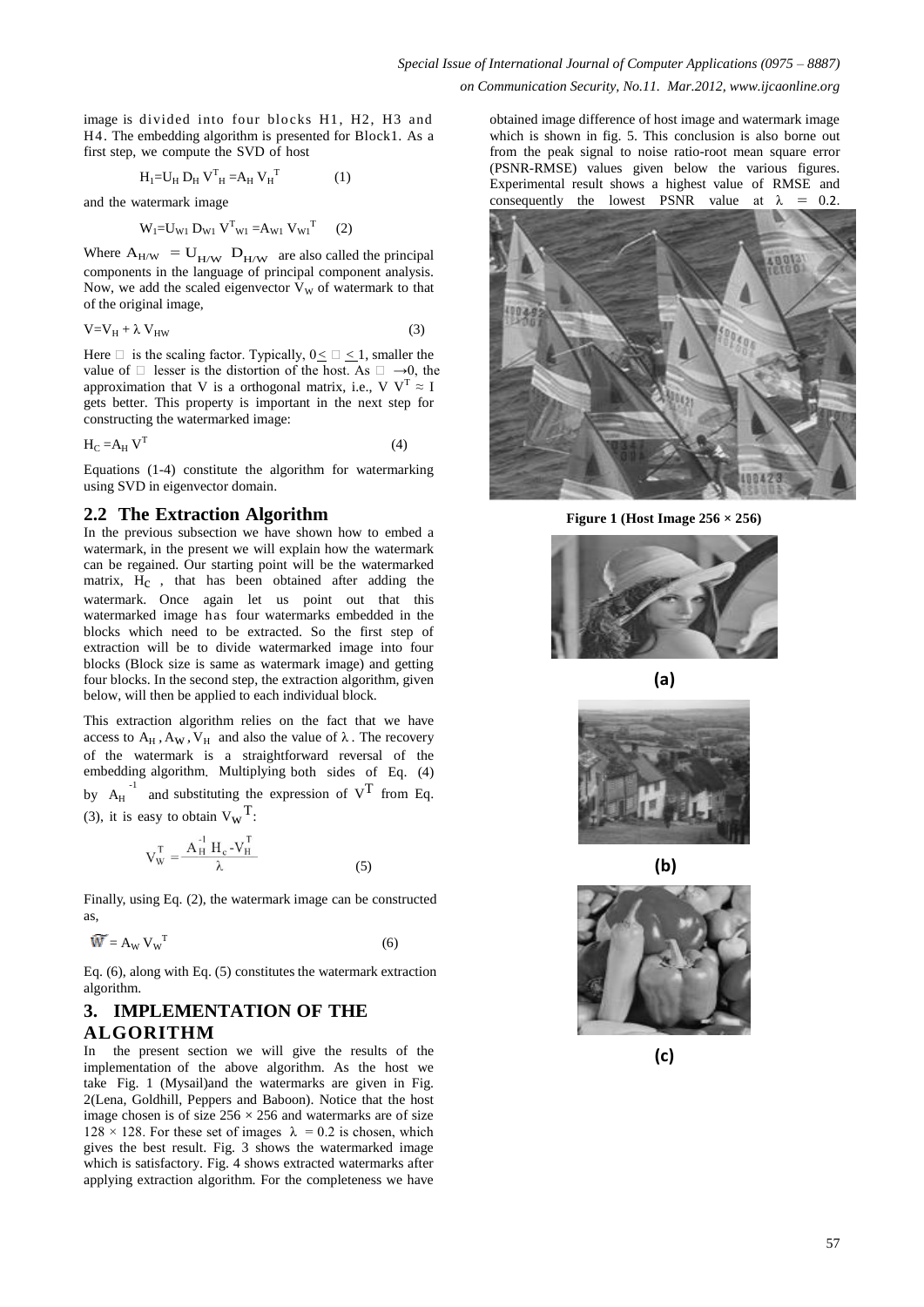**(d)**

**Figure 2 (Watermark images 128 × 128)**



**Figure 3 (Watemarked Image 256 × 256) PSNR=19.73 RMSE=26.28**

















 **(d)**

**Figure 4 (Extracted Watermarks 128 × 128)**

- **(a) PSNR=20.12 RMSE=24.14**
- **(b) PSNR=19.25 RMSE=25.82**
- **(c) PSNR=18.27 RMSE=27.43**
- **(d) PSNR=19.20 RMSE=23.01**



**Figure 5 (Image Difference between Watermarked and Host image)**

# **4. CONCLUSIONS**

In the present work we have utilized a block based SVD approach in which singular vector of the host and watermark images have been used to embed watermark images. We have made use of the fact that a gray image can be divided into many blocks and SVD approach can be applied separately on each block to hide and extract watermark images. The result shows very satisfactory imperceptibility of image. Further work on various attacks is in progress.

#### **5. REFERENCES**

- [1] Verma, B., Jain, S., Agarwal, D. P., and Phadikar, A. 2006. A New color image watermarking scheme. INFOCOMP Journal of computer science. Vol. 5, no. 3, pp. 37-42.
- [2] Wu, X., and Guan, Z.-H. 2007. A novel digital watermark algorithm based on chaotic maps. Physics Letters A. Vol. 365, pp. 403-406.
- [3] Barni, M., Bartolini, F., and Piva, A. 2002. Multichannel watermarking of color images. Proc. IEEE Trans. Circuit Syst. Video Technol. Vol. 12, no. 3, pp. 142-156.
- [4] Jiang, G., Yu, M., Shi, S., Liu, X., and Kim, Y. D. 2002. New blind image watermarking in DCT domain. in Proceedings of the 6th International Conference on Signal Processing. Vol. 2, pp. 1580-1583.
- [5] Barni, M., Bartolini, F., Cappellini, V., and Piva, A. 1998. A DCT domain system for robust image